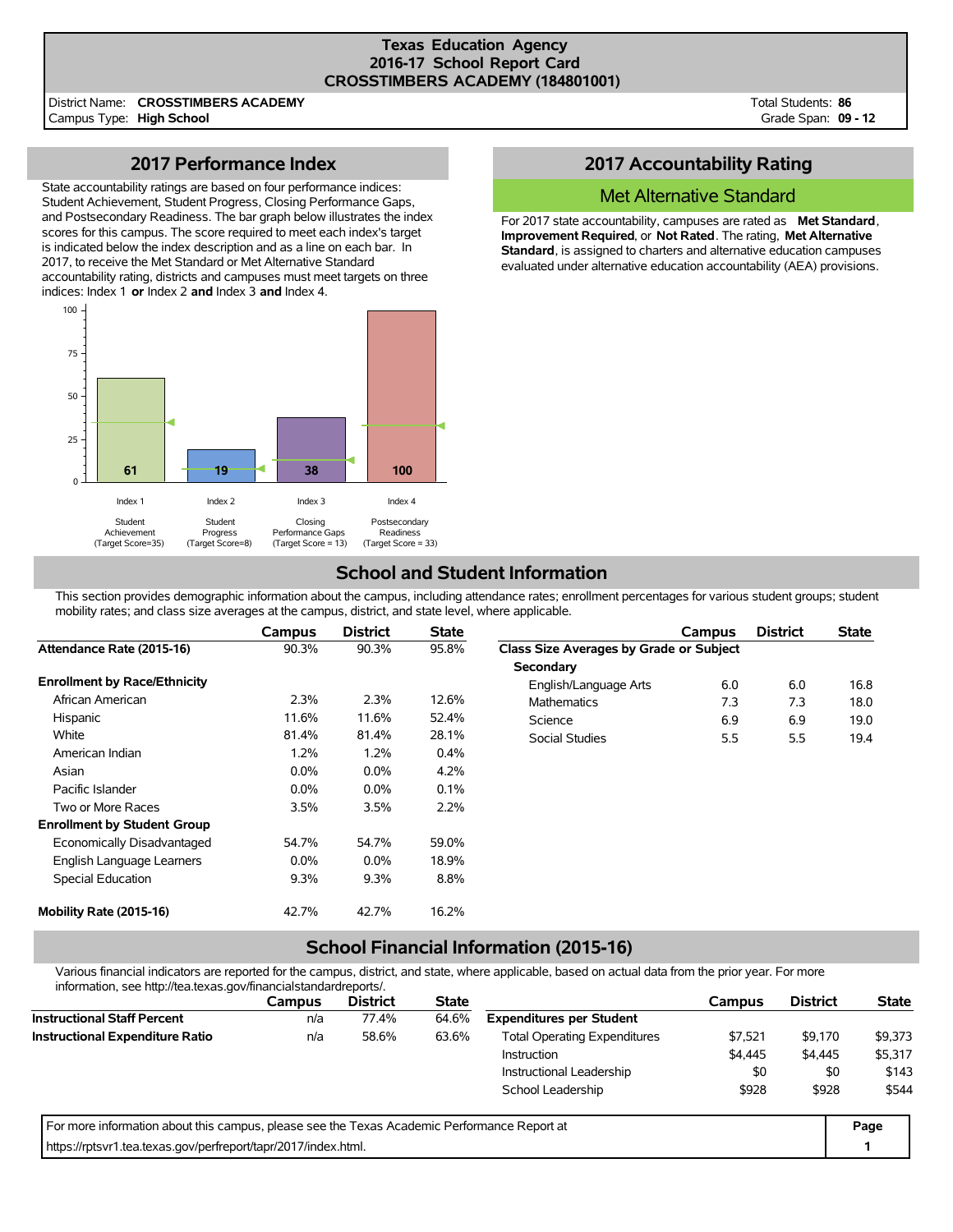#### **CROSSTIMBERS ACADEMY (184801001) CROSSTIMBERS ACADEMY**

|                                                                             |      |              |        | All                        | African                  |                          |        | American |                          | <b>Pacific</b>           | Two or<br><b>More</b>    | Econ          |
|-----------------------------------------------------------------------------|------|--------------|--------|----------------------------|--------------------------|--------------------------|--------|----------|--------------------------|--------------------------|--------------------------|---------------|
|                                                                             |      | <b>State</b> |        | District Students American |                          | Hispanic                 | White  | Indian   | Asian                    | <b>Islander</b>          | Races                    | <b>Disadv</b> |
| STAAR Percent at Approaches Grade Level or Above (Sum of All Grades Tested) |      |              |        |                            |                          |                          |        |          |                          |                          |                          |               |
| All Subjects                                                                | 2017 | 75%          | 61%    | 61%                        | $\ast$                   | 59%                      | 59%    |          |                          | $\overline{\phantom{a}}$ | 86%                      | 65%           |
|                                                                             | 2016 | 75%          | 64%    | 64%                        | 100%                     | 30%                      | 73%    |          |                          |                          | $\ast$                   | 58%           |
| Reading                                                                     | 2017 | 72%          | 38%    | 38%                        | $\overline{\phantom{a}}$ | $\ast$                   | 36%    |          |                          |                          | $\ast$                   | 36%           |
|                                                                             | 2016 | 73%          | 52%    | 52%                        | $\ast$                   | $\ast$                   | 53%    |          |                          | $\overline{a}$           | $\ast$                   | 45%           |
| <b>Mathematics</b>                                                          | 2017 | 79%          | 62%    | 62%                        |                          | $\ast$                   | 59%    |          |                          |                          | $\ast$                   | 82%           |
|                                                                             | 2016 | 76%          | 63%    | 63%                        |                          | $\ast$                   | 71%    |          |                          |                          | $\overline{\phantom{a}}$ | 55%           |
| Science                                                                     | 2017 | 79%          | 100%   | 100%                       | $\overline{\phantom{a}}$ | $\ast$                   | 100%   |          |                          | $\overline{\phantom{a}}$ | $\ast$                   | 100%          |
|                                                                             | 2016 | 79%          | 83%    | 83%                        | $\ast$                   | $\ast$                   | 100%   |          |                          | $\overline{a}$           | $\ast$                   | $\ast$        |
| Social Studies                                                              | 2017 | 77%          | 76%    | 76%                        | $\ast$                   | 67%                      | 75%    |          |                          |                          | $\ast$                   | 81%           |
|                                                                             | 2016 | 77%          | 74%    | 74%                        | $\ast$                   | $\ast$                   | 87%    |          |                          |                          | $\ast$                   | 75%           |
| STAAR Percent at Meets Grade Level (Sum of All Grades Tested)               |      |              |        |                            |                          |                          |        |          |                          |                          |                          |               |
| Two or More Subjects 2017                                                   |      | 48%          | 19%    | 19%                        | $\ast$                   | $\ast$                   | 19%    |          |                          |                          | $\ast$                   | 21%           |
|                                                                             | 2016 | 45%          | 24%    | 24%                        | $\ast$                   | $\ast$                   | 30%    |          |                          |                          | $\ast$                   | 19%           |
| Reading                                                                     | 2017 | 48%          | 20%    | 20%                        |                          | $\ast$                   | 23%    |          |                          |                          | $\ast$                   | $\ast$        |
|                                                                             | 2016 | 46%          | 30%    | 30%                        | $\ast$                   | $\ast$                   | 40%    |          |                          |                          | $\ast$                   | $\ast$        |
| <b>Mathematics</b>                                                          | 2017 | 48%          | $\ast$ | $\star$                    |                          | $\overline{\phantom{a}}$ | $\ast$ |          |                          |                          | $\ast$                   | $\ast$        |
|                                                                             | 2016 | 43%          | $\ast$ | $\star$                    |                          | $\ast$                   | $\ast$ |          |                          |                          |                          | $\ast$        |
| Science                                                                     | 2017 | 52%          | 31%    | 31%                        | $\overline{\phantom{a}}$ | $\ast$                   | 36%    |          |                          |                          | $\ast$                   | 50%           |
|                                                                             | 2016 | 47%          | 50%    | 50%                        | $\ast$                   | $\ast$                   | $\ast$ |          |                          | $\overline{\phantom{a}}$ | $\ast$                   | $\ast$        |
|                                                                             |      |              |        |                            | $\ast$                   | $\ast$                   | $\ast$ |          |                          |                          | $\ast$                   | $\ast$        |
| Social Studies                                                              | 2017 | 51%          | 23%    | 23%                        | $\ast$                   | $\ast$                   |        |          |                          |                          | $\ast$                   | $\ast$        |
|                                                                             | 2016 | 47%          | 28%    | 28%                        |                          |                          | 35%    |          |                          |                          |                          |               |
| STAAR Percent at Masters Grade Level (Sum of All Grades Tested)             |      |              |        |                            |                          |                          |        |          |                          |                          |                          |               |
| All Subjects                                                                | 2017 | 20%          | $\ast$ | $\star$                    | $\ast$                   | $\ast$                   | $\ast$ |          |                          |                          | *                        |               |
|                                                                             | 2016 | 18%          | $\ast$ | $\star$                    | $\ast$                   | $\ast$                   | $\ast$ |          |                          |                          | $\ast$                   | $\ast$        |
| Reading                                                                     | 2017 | 19%          | $\ast$ | $\star$                    |                          | $\ast$                   | $\ast$ |          |                          |                          | $\ast$                   | $\ast$        |
|                                                                             | 2016 | 17%          | $\ast$ | $\star$                    | $\ast$                   | $\ast$                   | $\ast$ |          |                          |                          | *                        | $\ast$        |
| <b>Mathematics</b>                                                          | 2017 | 23%          | $\ast$ | $\star$                    |                          | $\ast$                   | $\ast$ |          |                          |                          | $\ast$                   | $\ast$        |
|                                                                             | 2016 | 19%          | *      | $\star$                    |                          | $\ast$                   | $\ast$ |          |                          |                          |                          |               |
| Science                                                                     | 2017 | 19%          | $\ast$ | $\star$                    |                          | $\ast$                   | $\ast$ |          |                          |                          | $\ast$                   |               |
|                                                                             | 2016 | 16%          | $\ast$ | $\star$                    | $\ast$                   | $\ast$                   | $\ast$ |          | $\overline{\phantom{a}}$ | $\overline{\phantom{a}}$ | $\ast$                   |               |
| Social Studies                                                              | 2017 | 27%          | $\ast$ | $\star$                    | $\ast$                   | $\ast$                   | $\ast$ |          |                          |                          | $\ast$                   |               |
|                                                                             | 2016 | 22%          | $\ast$ | ÷                          | $\ast$                   | $\ast$                   |        |          |                          |                          | $\ast$                   |               |
| <b>STAAR Percent Met or Exceeded Progress</b>                               |      |              |        |                            |                          |                          |        |          |                          |                          |                          |               |
| All Subjects                                                                | 2017 | 61%          |        |                            |                          |                          |        |          |                          |                          |                          |               |
|                                                                             | 2016 | 62%          | *      | $\star$                    | $\ast$                   | $\ast$                   | $\ast$ |          |                          |                          |                          | ∗             |
| Reading                                                                     | 2017 | 59%          |        | $\star$                    |                          | ∗                        | ∗      |          |                          |                          |                          | ∗             |
|                                                                             | 2016 | 60%          |        |                            | $\ast$                   | $\ast$                   |        |          |                          |                          | $\ast$                   | ∗             |
| Mathematics                                                                 | 2017 | 64%          |        |                            |                          |                          |        |          |                          |                          |                          |               |
|                                                                             | 2016 | 63%          |        |                            |                          | $\ast$                   |        |          |                          |                          |                          | $\ast$        |
|                                                                             |      |              |        |                            |                          |                          |        |          |                          |                          |                          |               |

For more information about this campus, please see the Texas Academic Performance Report at **Page Page** https://rptsvr1.tea.texas.gov/perfreport/tapr/2017/index.html. **2**

'?' Indicates that the data for this item were statistically improbable, or were reported outside a reasonable range. '' Indicates zero observations reported for this group. '\*' Indicates results are masked due to small numbers to protect student confidentiality. Ma' Indicates data reporting is not applicable for this group.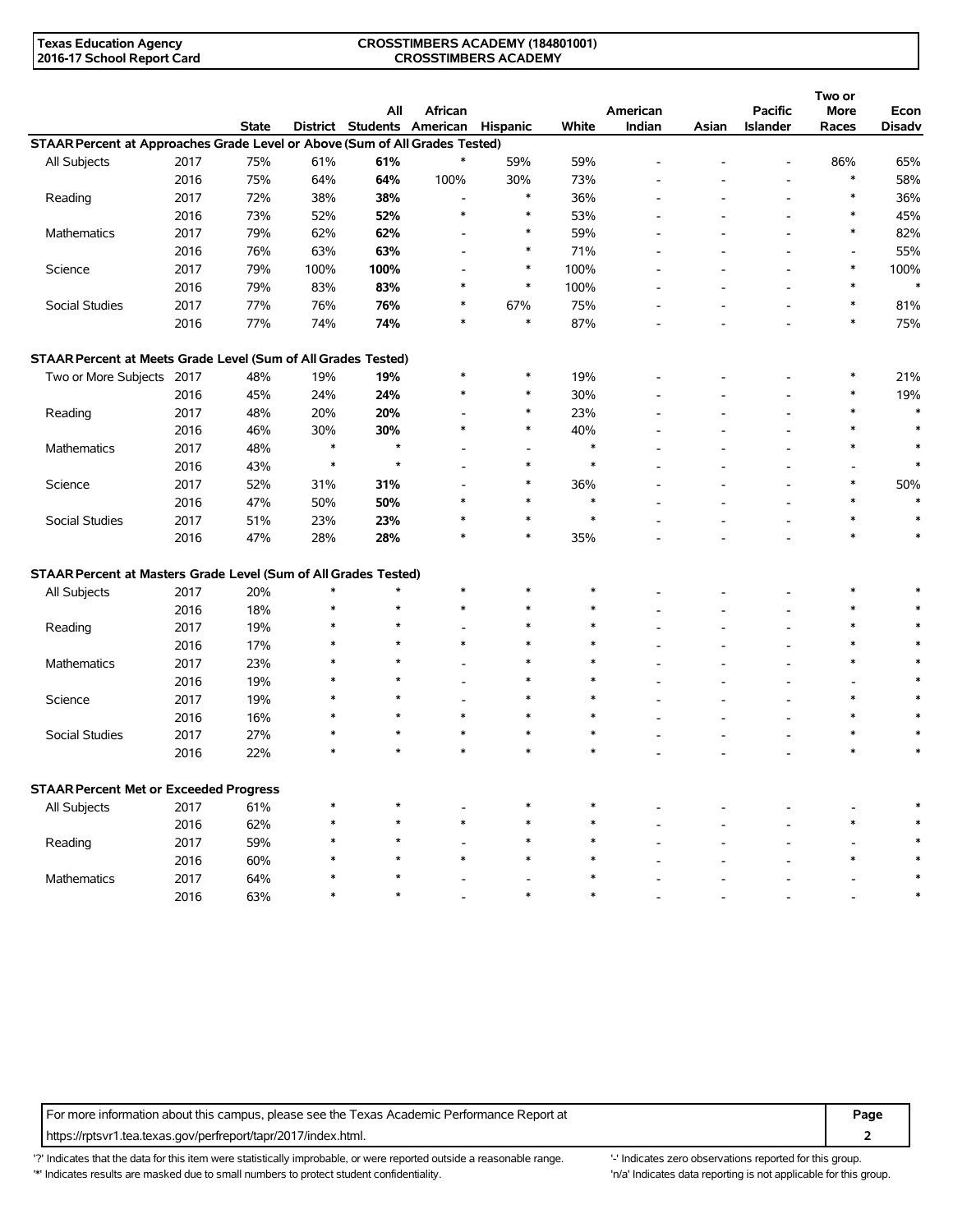#### **CROSSTIMBERS ACADEMY (184801001) CROSSTIMBERS ACADEMY**

|                                        |      |              |                 | African |          |                          |        | American                 |       | <b>Pacific</b>  | Two or<br><b>More</b> | Econ          |
|----------------------------------------|------|--------------|-----------------|---------|----------|--------------------------|--------|--------------------------|-------|-----------------|-----------------------|---------------|
|                                        |      | <b>State</b> | <b>District</b> | Campus  | American | <b>Hispanic</b>          | White  | Indian                   | Asian | <b>Islander</b> | Races                 | <b>Disadv</b> |
| <b>STAAR Percent Exceeded Progress</b> |      |              |                 |         |          |                          |        |                          |       |                 |                       |               |
| All Subjects                           | 2017 | 19%          | *               | $\star$ |          | $\ast$                   | ∗      | -                        |       |                 |                       |               |
|                                        | 2016 | 17%          | $\ast$          | $\star$ | $\ast$   | $\ast$                   | $\ast$ | -                        |       | -               |                       |               |
| Reading                                | 2017 | 17%          | $\ast$          | $\star$ |          | $\ast$                   | ∗      | -                        |       |                 |                       | ∗             |
|                                        | 2016 | 16%          | $\ast$          | $\star$ | $\ast$   | $\ast$                   | $\ast$ | -                        |       | -               |                       |               |
| <b>Mathematics</b>                     | 2017 | 20%          | $\ast$          | $\star$ |          | $\overline{\phantom{a}}$ |        | $\overline{\phantom{a}}$ |       |                 |                       | ∗             |
|                                        | 2016 | 17%          | $\ast$          | $\star$ |          | $\ast$                   | $\ast$ | -                        |       |                 |                       |               |

For more information about this campus, please see the Texas Academic Performance Report at **Page Page** https://rptsvr1.tea.texas.gov/perfreport/tapr/2017/index.html. **3**

'?' Indicates that the data for this item were statistically improbable, or were reported outside a reasonable range. '' Indicates zero observations reported for this group. '\*' Indicates results are masked due to small numbers to protect student confidentiality. Ma' Indicates data reporting is not applicable for this group.